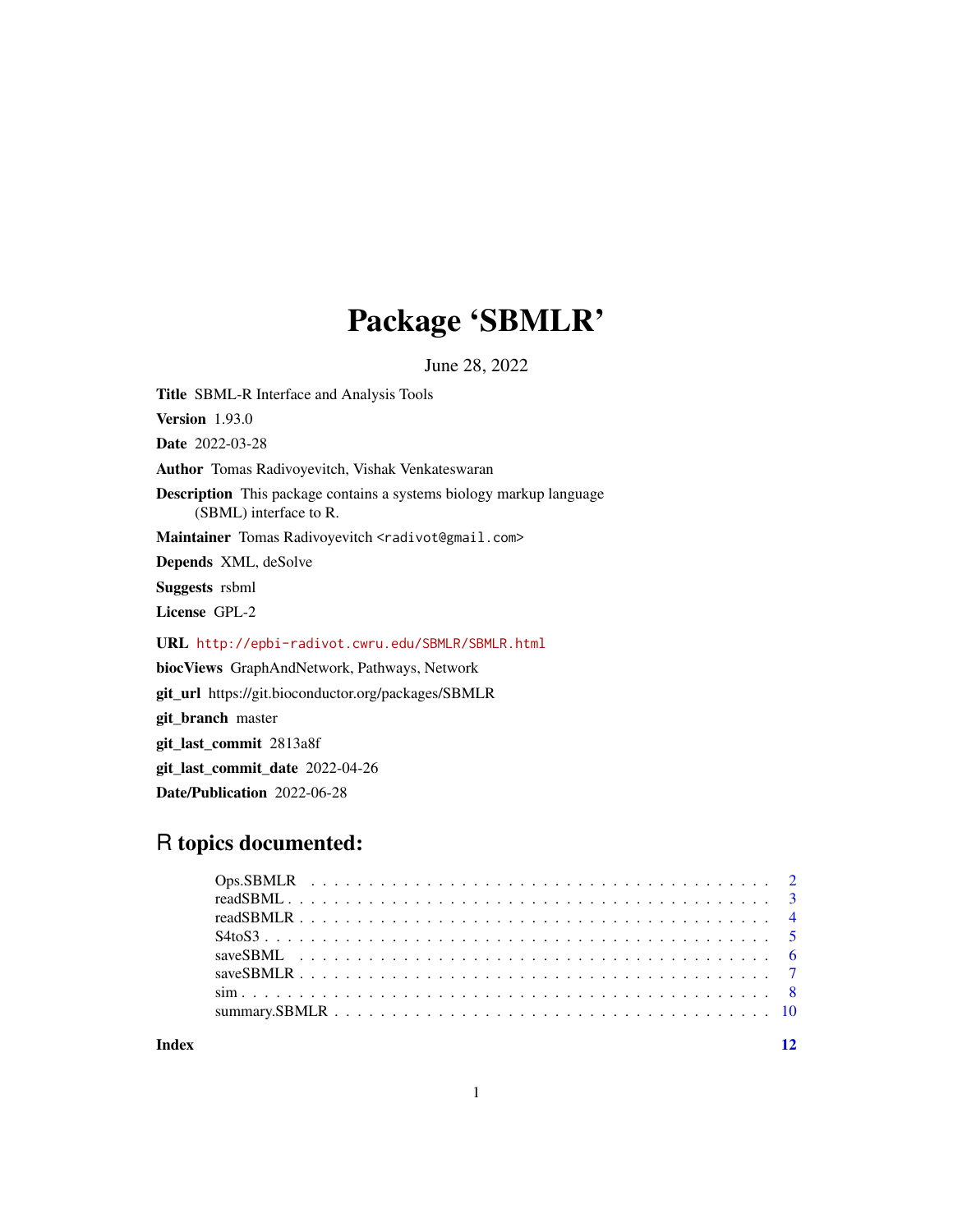<span id="page-1-0"></span>

This function tests the equivalence of two models with respect to the species and reaction data frames generated by summary.

#### Usage

## S3 method for class 'SBMLR' Ops(e1,e2)

#### Arguments

| $\epsilon$ 1 | The first of the two model objects of class SBML which are to be compared. |
|--------------|----------------------------------------------------------------------------|
| e2           | The second model object.                                                   |

#### Value

A list containing the following two boolean dataframes

| species   | The equality of species information tabularized as a data frame. |
|-----------|------------------------------------------------------------------|
| reactions | The equality of reaction information tabularized as a dataframe. |

#### Author(s)

Tom Radivoyevitch

#### See Also

[summary.SBMLR](#page-9-1)

```
library(SBMLR)
curto1=readSBMLR(file.path(system.file(package="SBMLR"), "models/curto.r"))
curto2=readSBML(file.path(system.file(package="SBMLR"), "models/curto.xml"))
curto1==curto2
```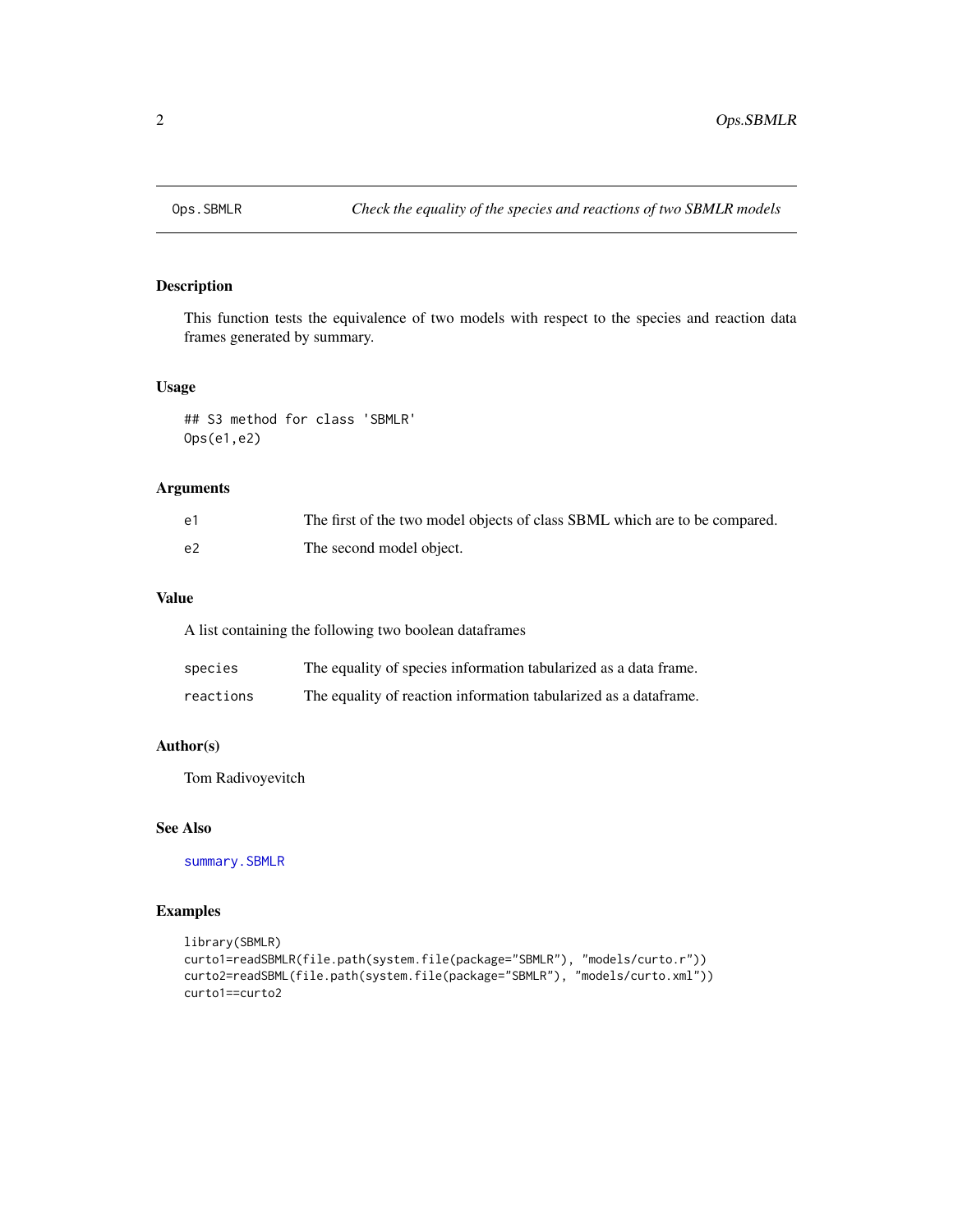<span id="page-2-1"></span><span id="page-2-0"></span>

This function converts an SBML level 2 file into a corresponding R model structure of class SBMLR.

#### Usage

readSBML(filename)

#### Arguments

filename An SBML level 2 model input file.

#### Details

A limited subset of SBML level 2 models is currently supported, e.g. events and function definitions are not covered.

## Value

A corresponding SBMLR model object in R.

#### Author(s)

Tom Radivoyevitch

#### See Also

[readSBMLR](#page-3-1)

```
library(SBMLR)
curtoX=readSBML(file.path(system.file(package="SBMLR"), "models/curto.xml"))
curtoR=readSBMLR(file.path(system.file(package="SBMLR"), "models/curto.r"))
curtoX==curtoR
```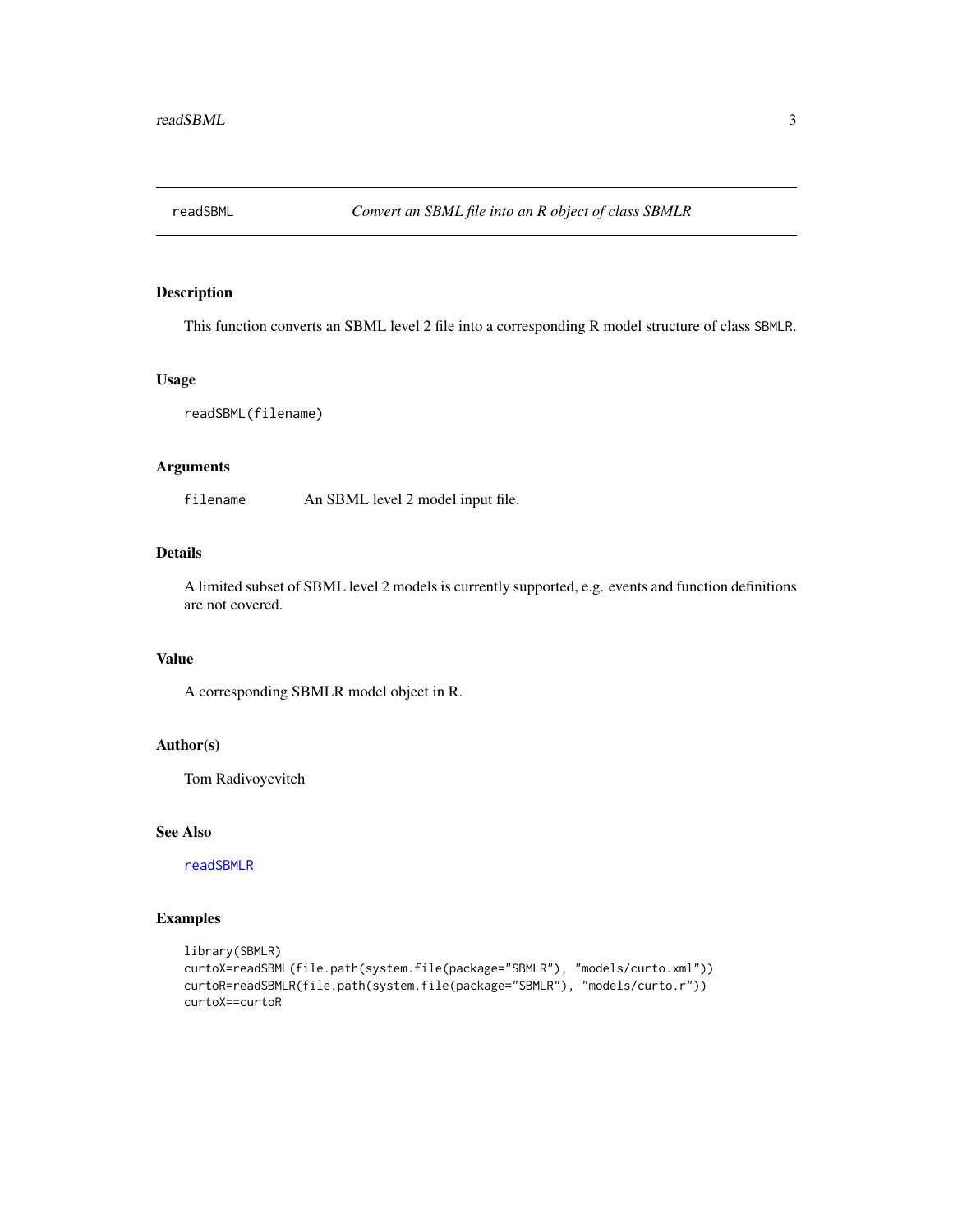This function converts an SBMLR model file into a corresponding SBMLR model object. This is more than a source-ing: the file is simpler than the object since things are generated, such as, rate law and rule R expressions and functions, and mathML.

#### Usage

readSBMLR(filename)

#### Arguments

filename An SBMLR model definition file.

#### Details

A limited subset of SBML level 2 models is currently supported, e.g. events and function definitions are not covered.

#### Value

A corresponding SBMLR model object.

#### Note

This function replaces the use of source in older versions of SBMLR. It converts rate law and rule strings to R functions and expressions and to MathML.

#### Author(s)

Tom Radivoyevitch

## See Also

[readSBML](#page-2-1)

```
library(SBMLR)
curtoX=readSBML(file.path(system.file(package="SBMLR"), "models/curto.xml"))
curtoR=readSBMLR(file.path(system.file(package="SBMLR"), "models/curto.r"))
curtoX==curtoR
```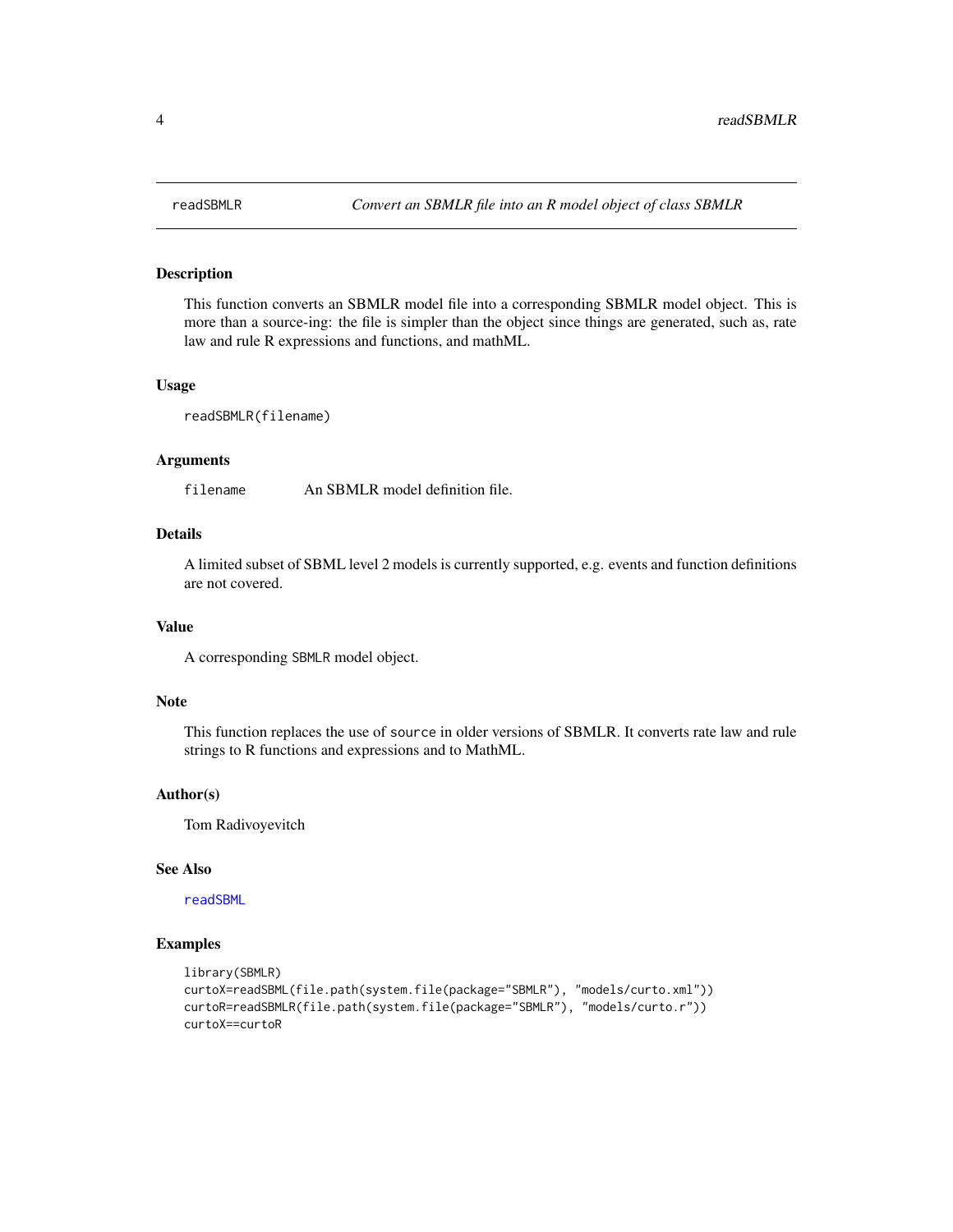<span id="page-4-0"></span>S4toS3 *Converts an S4 class SBML object created by rsbml into an S3 object of class SBMLR*

#### Description

This function provides a path from rsbml to SBMLR. The latter, being S3, is less cluttered with empty fields/slots than the former. The advantage of the S4 object is that it comes from more robust SBML reading: rsbml uses libsbml to parse SBML, SBMLR uses the R package XML. NOTE: As rsbml is no longer supported on the MAC, this function no longer works on the Mac.

#### Usage

S4toS3(dom)

#### Arguments

dom An S4 DOM object of class SBML produced by rsbml.

#### Details

Carried over are compartments, species, global parameters, rules and reactions.

#### Value

A corresponding SBMLR model object, i.e. an S3 list of lists type of object.

#### Author(s)

Tom Radivoyevitch

#### Examples

```
## Not run:
library(rsbml)
(dom <- rsbml_read(file.path(system.file(package="SBMLR"), "models/sod.xml")))
library(SBMLR)
(mod=S4toS3(dom))
summary(mod)
```
## End(Not run)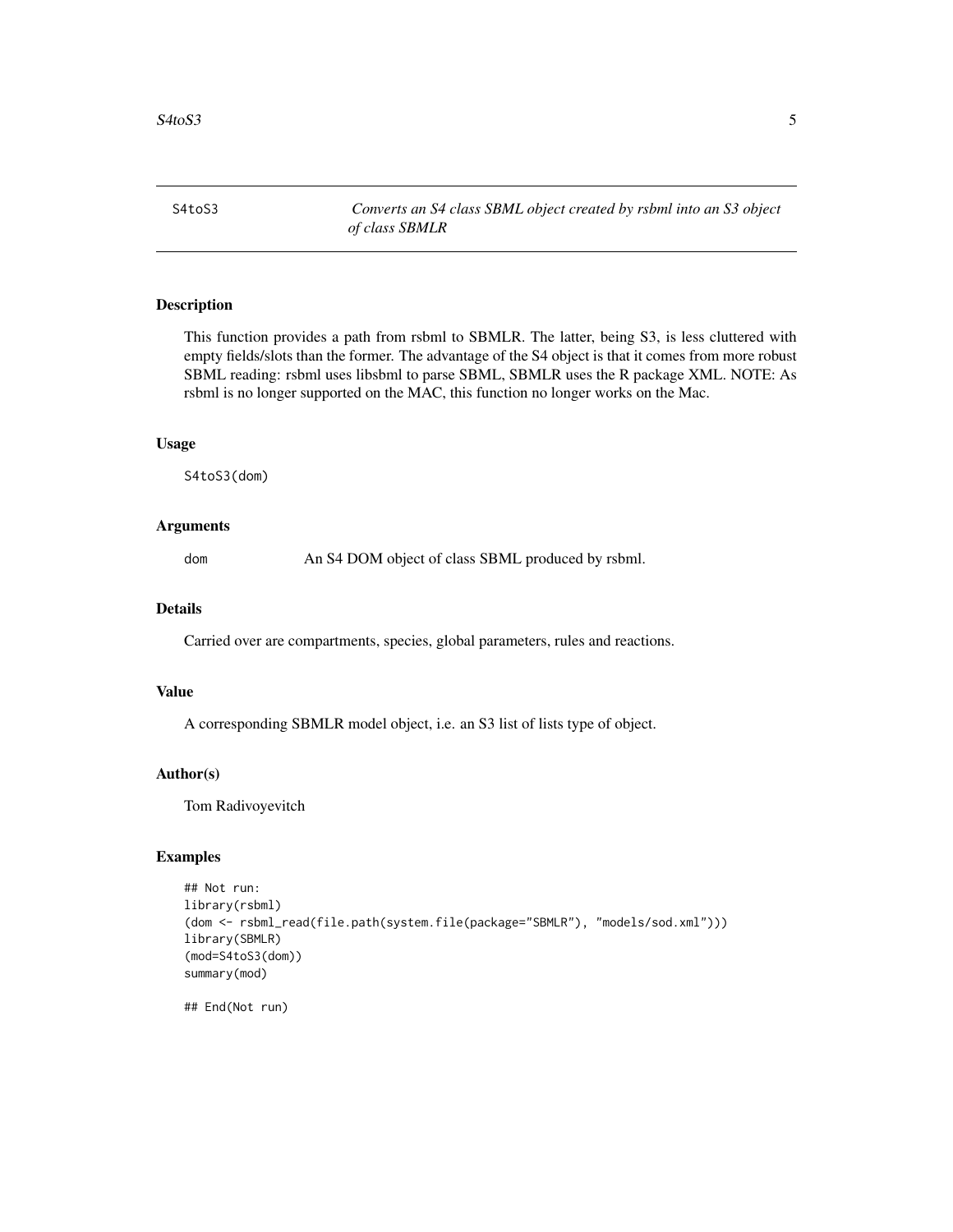<span id="page-5-1"></span><span id="page-5-0"></span>

This function converts a class SBMLR model object into an SBML level 2 version 1 file.

#### Usage

```
saveSBML(model,filename)
```
#### Arguments

| model    | The S3 SBMLR model object. |
|----------|----------------------------|
| filename | The name of the SBML file  |

#### Details

The output file is SBML level 2.

#### Value

No value returned.

#### Warning

SBML events and function definitions are NOT implemented.

#### Note

The SBML file is written incrementally, rather than first built as a DOM in R and then saved using xmlSave.

#### Author(s)

Tom Radivoyevitch

#### References

Radivoyevitch, T. A two-way interface between limited Systems Biology Markup Language and R. BMC Bioinformatics 5, 190 (2004).

#### See Also

[saveSBMLR](#page-6-1)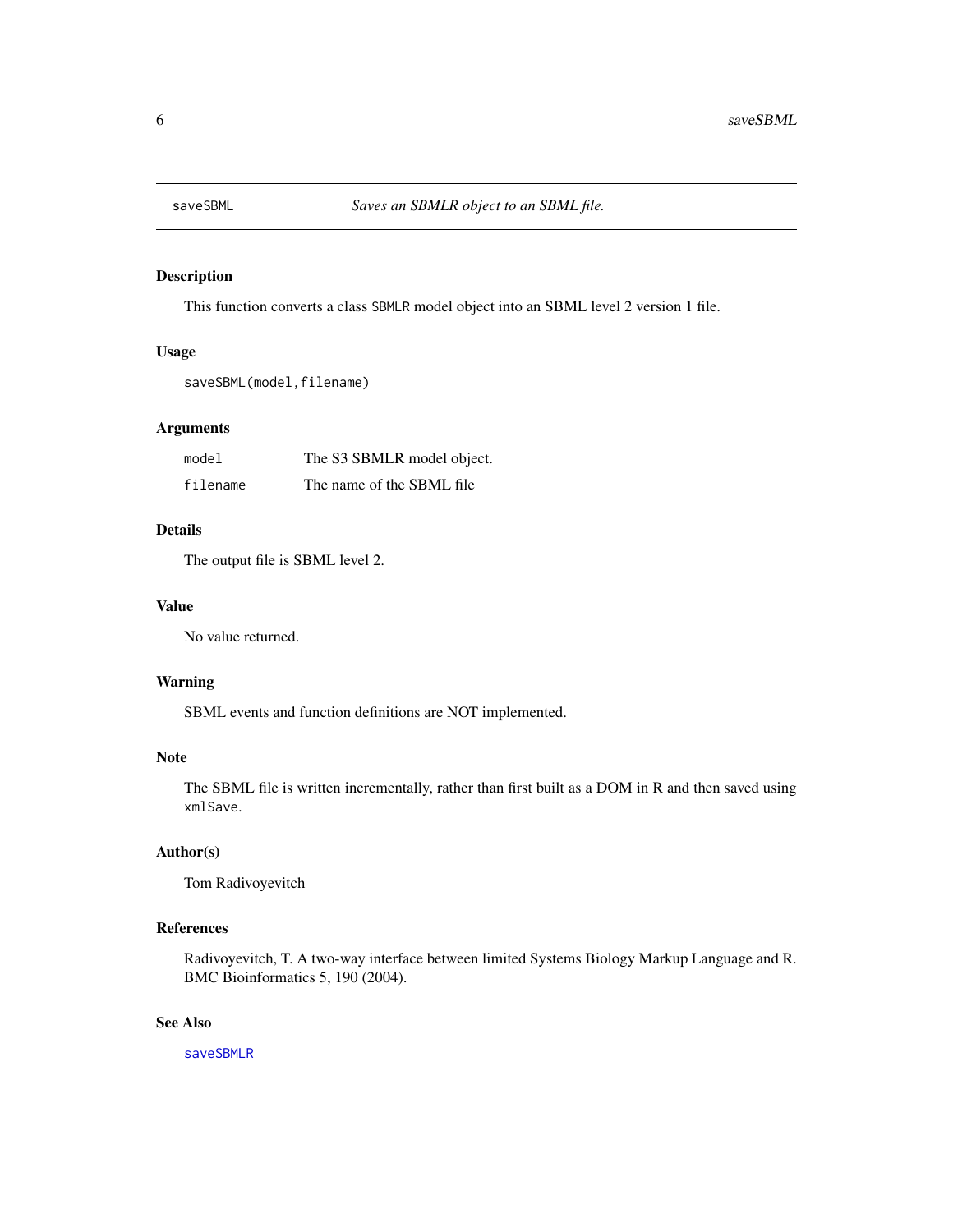#### <span id="page-6-0"></span>saveSBMLR 7

#### Examples

```
library(SBMLR)
curtoR=readSBMLR(file.path(system.file(package="SBMLR"), "models/curto.r"))
saveSBML(curtoR,"curtoR.xml")
curtoX=readSBML("curtoR.xml")
curtoX==curtoR
summary(curtoR)
unlink("curtoR.xml")
```
<span id="page-6-1"></span>saveSBMLR *Save an R model object of class SBMLR to a file.*

#### Description

This function converts an SBMLR model object in R into an SBMLR model definition file. Rate laws are provided only in string form. Redundancy is eliminated to make the file easier to edit.

#### Usage

```
saveSBMLR(model,filename)
```
#### Arguments

| model    | The SBMLR model object to be mapped into the SBMLR model definition file. |
|----------|---------------------------------------------------------------------------|
| filename | The file name of the destination SBMLR model definition file.             |

#### Value

No value returned.

#### Warning

SBML events and function definitions are NOT implemented.

#### Note

Similar to saveSBML, the file is written incrementally.

#### Author(s)

Tom Radivoyevitch

#### References

Radivoyevitch, T. A two-way interface between limited Systems Biology Markup Language and R. BMC Bioinformatics 5, 190 (2004).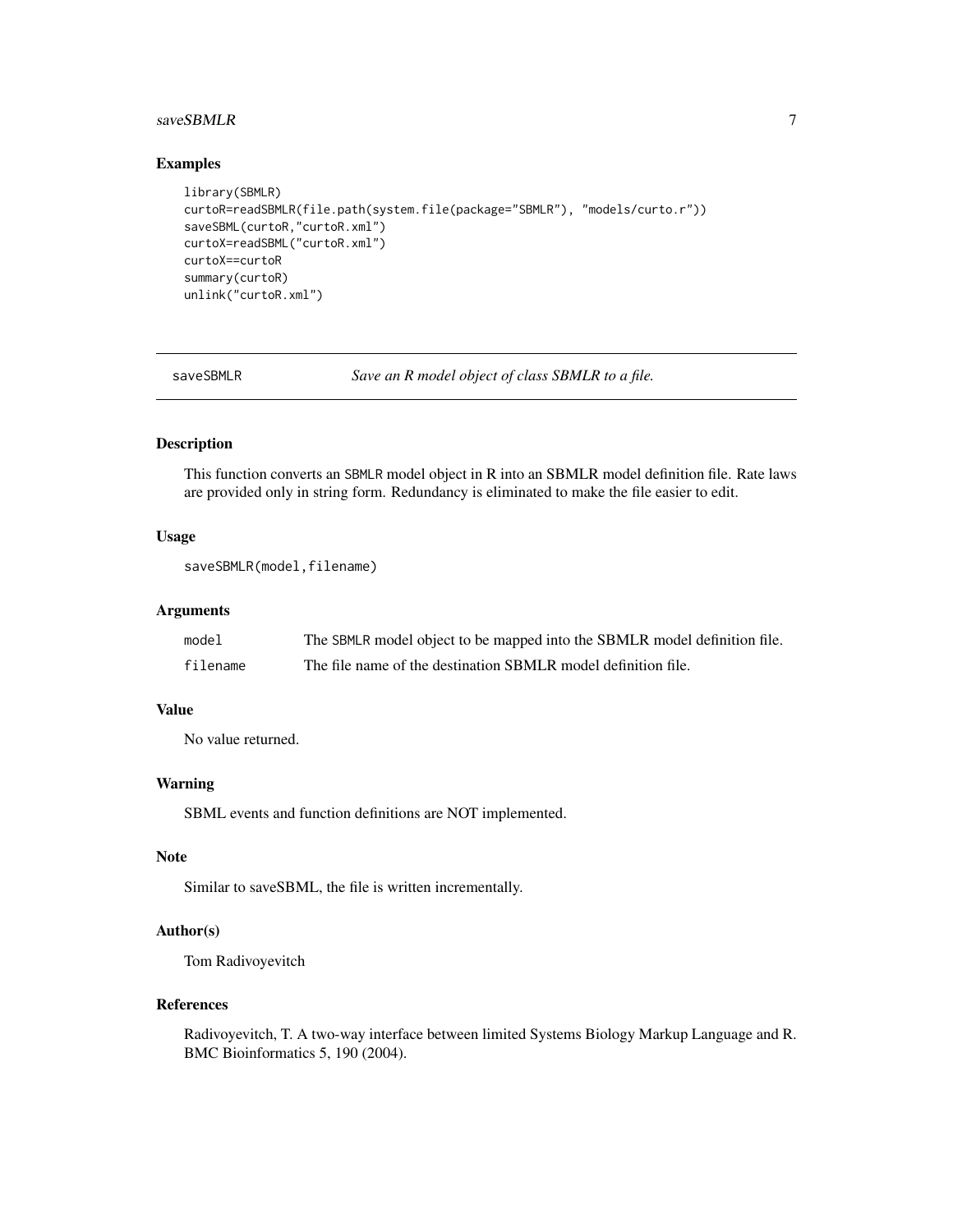<span id="page-7-0"></span>

#### See Also

[saveSBML](#page-5-1)

## Examples

```
library(SBMLR)
curto=readSBMLR(file.path(system.file(package="SBMLR"), "models/curto.r"))
saveSBMLR(curto,"curtoR.r")
curtoR=readSBMLR("curtoR.r")
curto==curtoR
summary(curtoR)
unlink("curtoR.r")
```
sim *Simulate a model of S3 class SBMLR*

#### Description

This function simulates a model given report times and optional modulators. It uses lsoda of the deSolve package.

#### Usage

```
sim(model, times, modulator=NULL,X0=NULL, ...)
```
#### Arguments

| model     | The S3 model object to be simulated. Initial conditions are passed through this<br>object.                                                                                                      |
|-----------|-------------------------------------------------------------------------------------------------------------------------------------------------------------------------------------------------|
| times     | The sequence of time points to be sampled and provided as rows of the output<br>matrix.                                                                                                         |
| modulator | Null if there are no modulators (default), a vector of numbers if there are steady<br>state Vmax modulators, and a list of interpolating functions if there are time<br>course Vmax modulators. |
| X0        | Override model initial conditions in simulations, particularly piece-wise pertur-<br>bation simulations.                                                                                        |
| .         | To pass extra args such as event data frames to deSolve.                                                                                                                                        |

#### Details

This is a wrapper for ode.

#### Value

The data frame output that comes out of ode.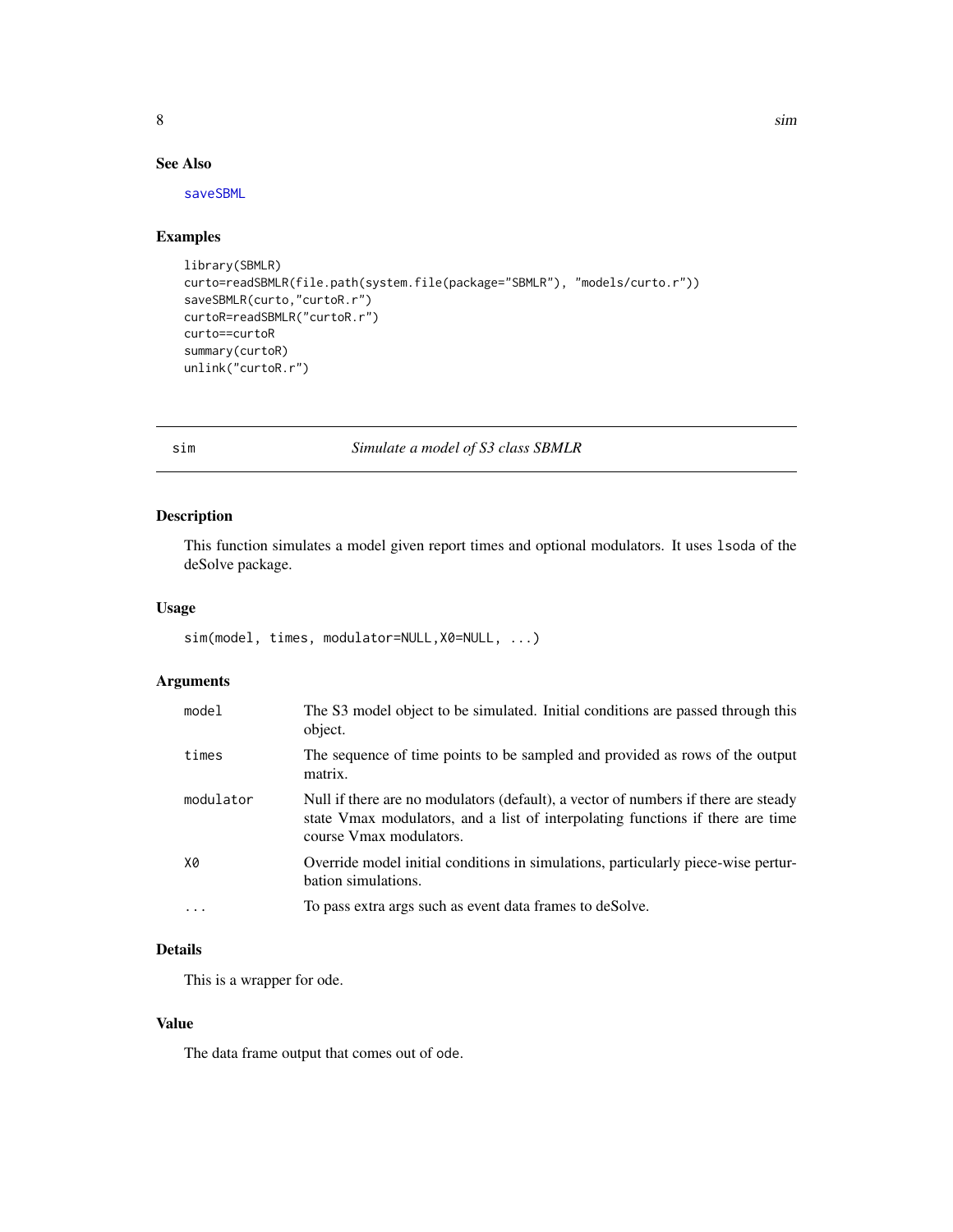sim 9

#### **Note**

Rules are implemented through time varying boundary conditions updated at each time point as a side effect within the (now internal) function fderiv.

#### Author(s)

Tom Radivoyevitch

#### References

For the folate cycle example given below: Morrison PF, Allegra CJ: Folate cycle kinetics in human breast cancer cells. JBiolChem 1989, 264(18):10552-10566.

```
##---- The following perturbs PRPP from 5 to 50 uM in Curto et al.'s model.
library(SBMLR)
curto=readSBML(file.path(system.file(package="SBMLR"), "models/curto.xml"))
(dPRPP10 \leq data . frame(var = "PRPP", time = 0, value = 10, method = "mult"))(out=sim(curto, times=seq(-20,70,1)), events = list(data = dPRPP10) ))
plot(out,which=c("PRPP","den","IMP","HX","Gua","aprt","XMP","Xa","UA"))
```

```
# which should be the same plots as
curto=readSBMLR(file.path(system.file(package="SBMLR"), "models/curto.r"))
(dPRPP10 \le - data.frame(var = "PRPP", time = 0, value = 10, method = "mult"))
(out=sim(curto, times=seq(-20,70,1)), events = list(data = dPRPP10) ) )
plot(out,which=c("PRPP","den","IMP","HX","Gua","aprt","XMP","Xa","UA"))
```

```
##---- The following generates Morrison's folate system response to 1uM MTX
morr=readSBMLR(file.path(system.file(package="SBMLR"), "models/morrison.r"))
out1=sim(morr,seq(-20,0,1))
morr$species$EMTX$ic=1
out2=sim(morr,0:30)
outs=data.frame(rbind(out1,out2))
attach(outs)
par(mfrow=c(3,4))
plot(time,FH2b,type="l",xlab="Hours")
plot(time,FH2f,type="l",xlab="Hours")
plot(time,DHFRf,type="l",xlab="Hours")
plot(time,DHFRtot,type="l",xlab="Hours")
plot(time, CHOFH4, type="l", xlab="Hours")
plot(time,FH4,type="l",xlab="Hours")
plot(time, CH2FH4, type="l", xlab="Hours")
plot(time, CH3FH4, type="l", xlab="Hours")
plot(time,AICARsyn,type="l",xlab="Hours")
plot(time,MTR,type="l",xlab="Hours")
plot(time, TYMS, type="l", xlab="Hours")
#plot(time,EMTX,type="l",xlab="Hours")
plot(time,DHFReductase,type="l",xlab="Hours")
par(mfrow=c(1,1))
detach(outs)
```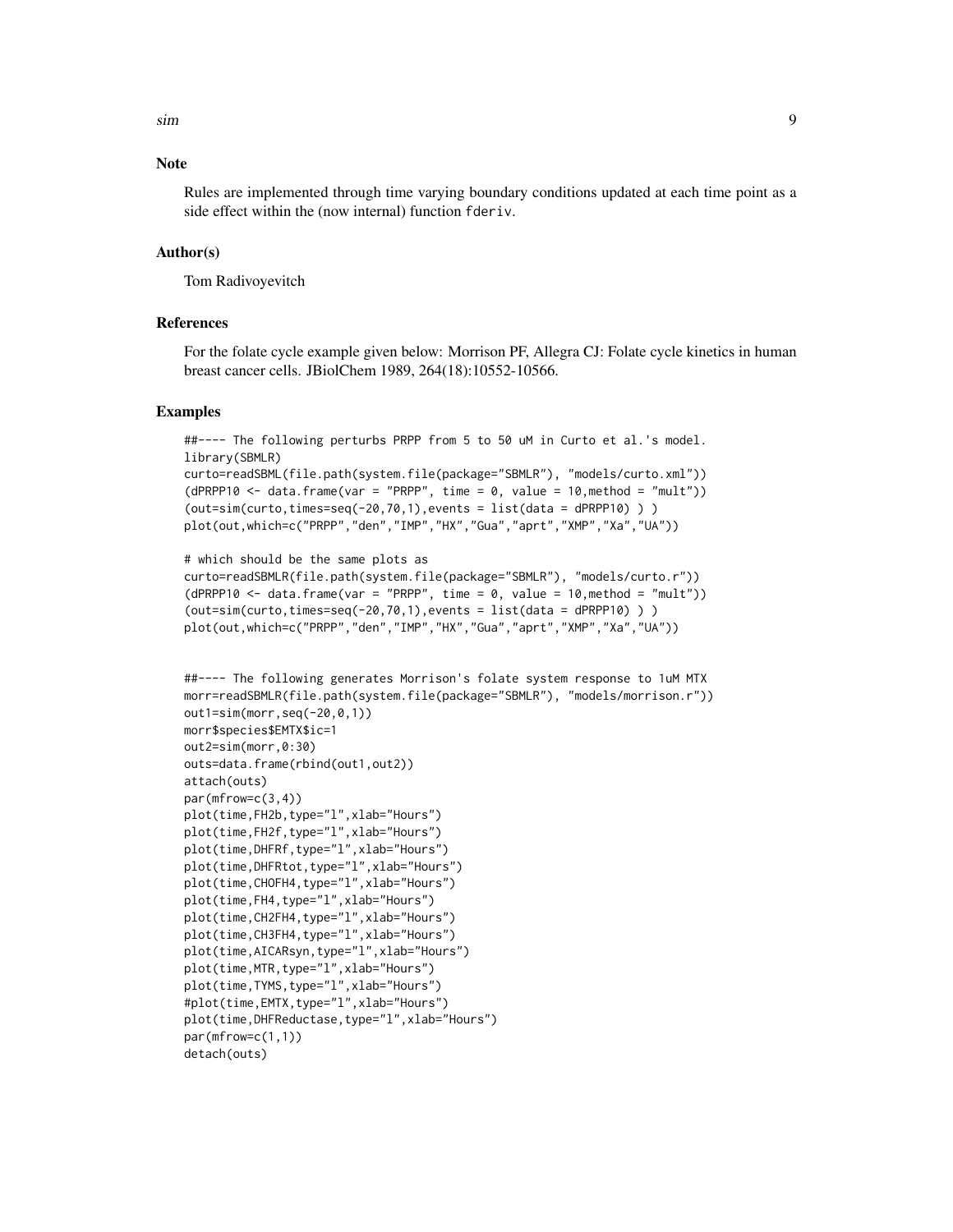morr\$species\$EMTX\$ic=0

```
## Note: This does not work, since EMTX is not a state variable, it is a bc
##(dEMTX1 <- data.frame(var = "EMTX", time = 0, value = 1,method = "add"))
##(out=simulate(morr,times=seq(-20,30,1),events = list(data = dEMTX1) ) )
```
<span id="page-9-1"></span>summary.SBMLR *Get summary information from an SBMLR model*

#### Description

This function extracts information from a model of class SBMLR and returns it as a list. The list includes species and reaction information tabularized as data frames.

#### Usage

## S3 method for class 'SBMLR' summary(object,...)

#### Arguments

| object | A model object of class SBMLR from which information is to be extracted. |
|--------|--------------------------------------------------------------------------|
| .      | For compatibility with summary of the base package.                      |

#### Details

no details

#### Value

A list containing the following elements

| <b>BC</b>  | A logical vector indicating which species are not state variables, i.e. which<br>species are boundary conditions or auxillary variables.                                                                                                                                                                                         |
|------------|----------------------------------------------------------------------------------------------------------------------------------------------------------------------------------------------------------------------------------------------------------------------------------------------------------------------------------|
| y0         | The initial state (boundary conditions excluded!).                                                                                                                                                                                                                                                                               |
| nStates    | The length of the state vector, <i>i.e.</i> the number of system states.                                                                                                                                                                                                                                                         |
| S0         | The full set of species initial values.                                                                                                                                                                                                                                                                                          |
| nReactions | The number of reactions.                                                                                                                                                                                                                                                                                                         |
| nSpecies   | The number of species, including states, boundary conditions and possibly aux-<br>illary variables such as the total concentration of dihydofolate reductase in the<br>morrison.r model.                                                                                                                                         |
| incid      | The incidence/stoichiometry matrix. This usually contains ones and minus ones<br>corresponding to fluxes either synthesizing or degrading (respectively) a state<br>variable chemical species. This matrix multiplied by the flux vector on its right<br>yields the corresponding concentration state variable time derivatives. |

<span id="page-9-0"></span>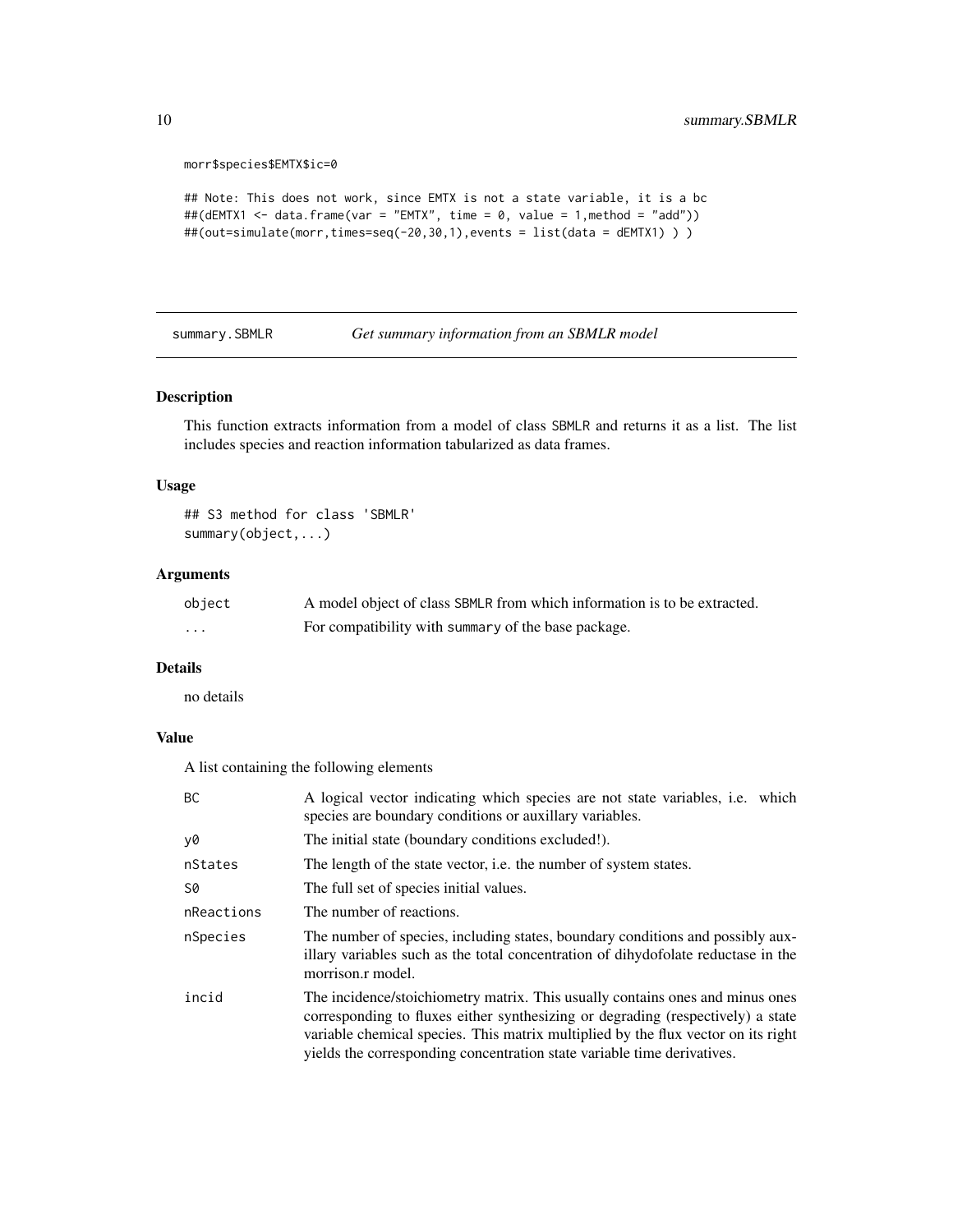## summary.SBMLR 11

| species   | Species information (i.e. names, ICs, BCs, and compartments) as a data frame.                 |
|-----------|-----------------------------------------------------------------------------------------------|
| reactions | Reaction information tabularized as a dataframe, including string laws and initial<br>fluxes. |

## Note

The list output can be attached to immediately define many model variables of interest.

## Author(s)

Tom Radivoyevitch

```
library(SBMLR)
curto=readSBMLR(file.path(system.file(package="SBMLR"), "models/curto.r"))
summary(curto)
```